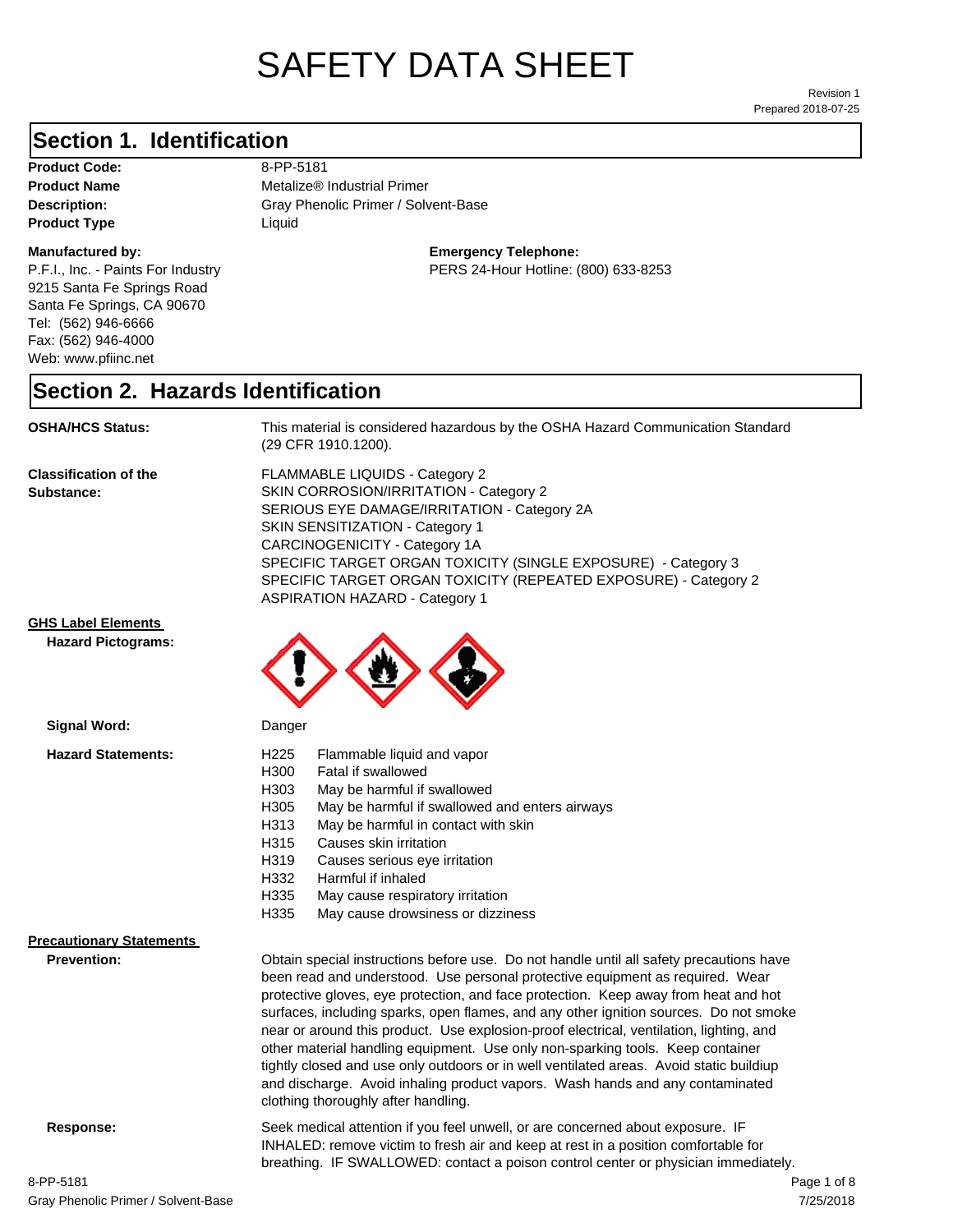|                                             | Do not induce vomiting. IN CASE OF SKIN OR HAIR CONTACT: remove all<br>contaminated clothing, and wash skin with soap and water. If irritation or rash occurs,<br>get medical attention. IF IN EYES: rinse with copious amounts of water for several<br>minutes. Remove contact lenses, if present and easy to do so. If eye irritation persists,<br>seek medical attention.                                                                                                                                                                                                                                                                                                                                                                                                                                                                                                                                                                                                                                             |
|---------------------------------------------|--------------------------------------------------------------------------------------------------------------------------------------------------------------------------------------------------------------------------------------------------------------------------------------------------------------------------------------------------------------------------------------------------------------------------------------------------------------------------------------------------------------------------------------------------------------------------------------------------------------------------------------------------------------------------------------------------------------------------------------------------------------------------------------------------------------------------------------------------------------------------------------------------------------------------------------------------------------------------------------------------------------------------|
| <b>Storage &amp; Disposal:</b>              | Store in a locked and secure environment. Store in a cool, well ventilated area away<br>from direct sunlight and heat. Dispose of contents and container in accordance with all<br>local, regional, state, and federal regulations.                                                                                                                                                                                                                                                                                                                                                                                                                                                                                                                                                                                                                                                                                                                                                                                      |
| <b>Supplemental Label</b><br>Elements:      | Ensure adequate ventilation at all times when using this product and when sanding the<br>dried film. Wear an appropriate, NIOSH approved particulate respirator. Follow all<br>respirator manufacturer's directions for proper use. Abrading or sanding this product's<br>dried film may release crystalline silica which has been shown to cause lung damage<br>and may cause cancer following long term exposure. Rags, sandpaper, steel wool,<br>and other abrading materials or waste containing this product may spontaneously<br>combust when improperly disposed of. Product contains solvents which can cause<br>permanent brain and nervous system damage. Intentional misuse by concentrating<br>and inhaling the contents of this product can be harmful or fatal. Do not transfer<br>contents to another container.<br>PROPOSITION 65 WARNING: this product contains chemicals known to the State of<br>California to cause cancer and birth defects or other reproductive harm.<br>FOR INDUSTRIAL USE ONLY. |
| <b>Hazards not otherwise</b><br>classified: | None known.                                                                                                                                                                                                                                                                                                                                                                                                                                                                                                                                                                                                                                                                                                                                                                                                                                                                                                                                                                                                              |

## **Section 3. Composition/Information on Ingredients**

| Chemical Name / CAS No                                                  |             |  |
|-------------------------------------------------------------------------|-------------|--|
| Calcium Carbonate<br>1317-65-3<br>30 to 40%                             |             |  |
| <b>Titanium Dioxide</b><br>13463-67-7<br>5 to 10%                       |             |  |
| Xylene<br>1330-20-7<br>5 to 10%<br>Vapor Pressure: 1.06 kPa             |             |  |
| Acetone<br>67-64-1<br>5 to 10%<br>Vapor Pressure: 30.796 kPA            |             |  |
| Methyl Propyl Ketone<br>107-87-9<br>1 to 5%<br>Vapor Pressure: 4.71 kPa |             |  |
| Zinc Phosphate<br>7779-90-0<br>1 to 5%                                  |             |  |
| Butyl Acetate - Normal<br>123-86-4<br>1 to 5%<br>Vapor Pressure: 8 hPa  |             |  |
| Methyl Amyl Ketone<br>110-43-0<br>1 to 5%<br>Vapor Pressure: .21 kPa    |             |  |
| <b>Ethyl Benzene</b><br>$100 - 41 - 4$<br>1 to 5%                       |             |  |
| 8-PP-5181                                                               | Page 2 of 8 |  |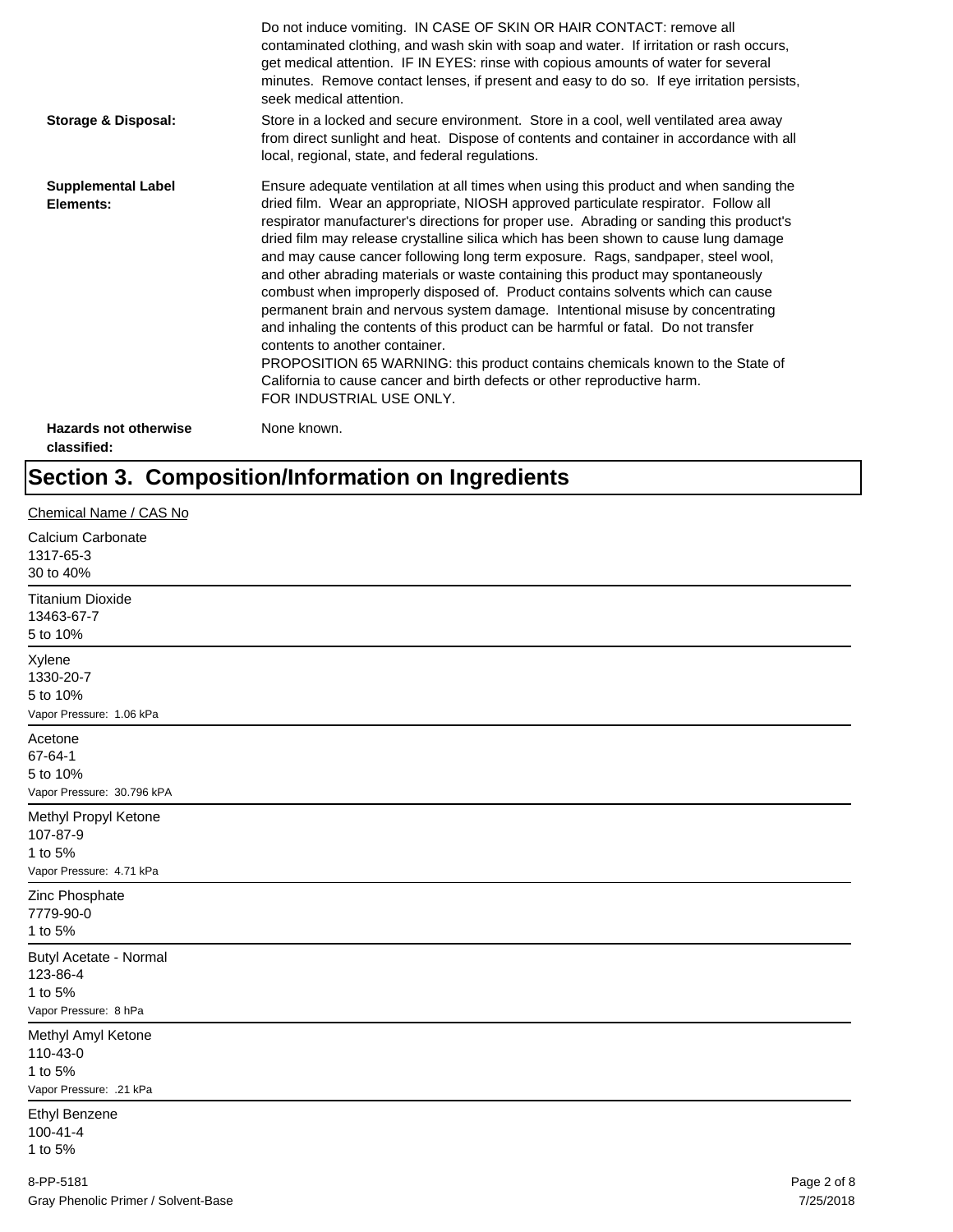## **Section 4. First Aid Measures**

| <b>Description of First Aid Measures</b>            |                                                                                                                                                                                                                                                                                                                                                                                                                                                                                                                                                                                                                                                                                                                                                                                                                                       |
|-----------------------------------------------------|---------------------------------------------------------------------------------------------------------------------------------------------------------------------------------------------------------------------------------------------------------------------------------------------------------------------------------------------------------------------------------------------------------------------------------------------------------------------------------------------------------------------------------------------------------------------------------------------------------------------------------------------------------------------------------------------------------------------------------------------------------------------------------------------------------------------------------------|
| <b>Eye Contact:</b>                                 | Immediately flush eyes with copious amounts of water. Remove any contact lenses.<br>Rinse for at least 10 minutes. Get medical attention.                                                                                                                                                                                                                                                                                                                                                                                                                                                                                                                                                                                                                                                                                             |
| Inhalation:                                         | Remove victim to fresh air and maintain in a rest position comfortable for breathing. If<br>fumes are still present, all rescuers should wear appropriate respirators. If victim<br>exhibits irregular breathing, trained personnel should provide artificial respiration or<br>oxygen. Mouth-to-mouth resuscitation may be dangerous. If necessary, contact a<br>poison control center or physician immediately. If victim is unconscious, place in a<br>recovery position and seek medical help immediately. Maintain an open airway for the<br>victim.                                                                                                                                                                                                                                                                             |
| <b>Skin Contact:</b>                                | Wash affected areas with soap and water. Remove contaminated clothing and shoes.<br>Continue to rinse the affected area for at least ten minutes. Get medical attention if<br>discomfort continues. Avoid further exposure in the event of any symptoms or<br>complaints.                                                                                                                                                                                                                                                                                                                                                                                                                                                                                                                                                             |
| Ingestion:                                          | If product is ingested, contact a poison control center or a physician immediately. Do<br>not induce vomitting. Rinse mouth with water and remove dentures, if any. Remove<br>victim to fresh air and keep at rest in a comfortable position to facilitate breathing. If<br>the victim is conscious and the product has been swallowed, provide small quantities of<br>water to drink. Cease if the victim feels sick, as vomitting may be dangerous.<br>Aspiration hazard if swallowed. This product can enter the lungs and cause damage.<br>If vomitting occurs, the head should be kept low so that vomit does not enter the lungs.<br>Never administer anything by mouth to an unconscious person. If unconscious, place<br>in a recovery position while medical attention is sought. Maintain an open airway for<br>the victim. |
| <b>Potential Acute Health Effects</b>               |                                                                                                                                                                                                                                                                                                                                                                                                                                                                                                                                                                                                                                                                                                                                                                                                                                       |
| <b>Eye Contact:</b>                                 | Causes serious eye irritation.                                                                                                                                                                                                                                                                                                                                                                                                                                                                                                                                                                                                                                                                                                                                                                                                        |
| Inhalation:                                         | Can cause central nervous system depression. May cause drowsiness and dizziness<br>as well as respiratory irritation.                                                                                                                                                                                                                                                                                                                                                                                                                                                                                                                                                                                                                                                                                                                 |
| <b>Skin Contact:</b>                                | Causes skin irritation. May cause an allergic skin reaction.                                                                                                                                                                                                                                                                                                                                                                                                                                                                                                                                                                                                                                                                                                                                                                          |
| Ingestion:                                          | Can cause central nervous system depression. May be fatal if swallowed and allowed<br>to enter airways. Irritating to mouth, throat and stomach.                                                                                                                                                                                                                                                                                                                                                                                                                                                                                                                                                                                                                                                                                      |
| <b>Over-Exposure Signs &amp; Symptoms</b>           |                                                                                                                                                                                                                                                                                                                                                                                                                                                                                                                                                                                                                                                                                                                                                                                                                                       |
| <b>Eye Contact:</b>                                 | Adverse symptoms may include: pain or irritation, watering, redness.                                                                                                                                                                                                                                                                                                                                                                                                                                                                                                                                                                                                                                                                                                                                                                  |
| Inhalation:                                         | Adverse symptoms may include: respiratory tract irritation, coughing, nausea or<br>vomiting, headache, drowsiness or fatigue, dizziness or vertigo, unconsciousness.                                                                                                                                                                                                                                                                                                                                                                                                                                                                                                                                                                                                                                                                  |
| <b>Skin Contact:</b>                                | Adverse symptoms may include: irritation, redness.                                                                                                                                                                                                                                                                                                                                                                                                                                                                                                                                                                                                                                                                                                                                                                                    |
| Ingestion:                                          | Adverse symptoms may include: nausea, vomiting.                                                                                                                                                                                                                                                                                                                                                                                                                                                                                                                                                                                                                                                                                                                                                                                       |
| <b>Notes to Physician:</b>                          | Indication of immediate medical attention and special treatment needed<br>Treat symptomatically. Contact poison treatment specialists if large quantities have<br>been ingested or inhaled.                                                                                                                                                                                                                                                                                                                                                                                                                                                                                                                                                                                                                                           |
| <b>Specific Treatments:</b>                         | None specified.                                                                                                                                                                                                                                                                                                                                                                                                                                                                                                                                                                                                                                                                                                                                                                                                                       |
| <b>Protection of First Aid</b><br><b>Providers:</b> | No action should be taken involving any personal risk or without proper training. If<br>fumes are still present, rescuers should wear appropriate respirators or a self<br>contained breathing apparatus. Mouth-to-mouth resuscitation may be dangerous for<br>the first aid provider. Wash all contaminated clothing with soap and water before<br>removal.                                                                                                                                                                                                                                                                                                                                                                                                                                                                          |

## **Section 5. Fire Fighting Measures**

**Extinguishing Media**

Suitable Media: **Dry chemical, CO2, water spray (fog), foam, dry sand.**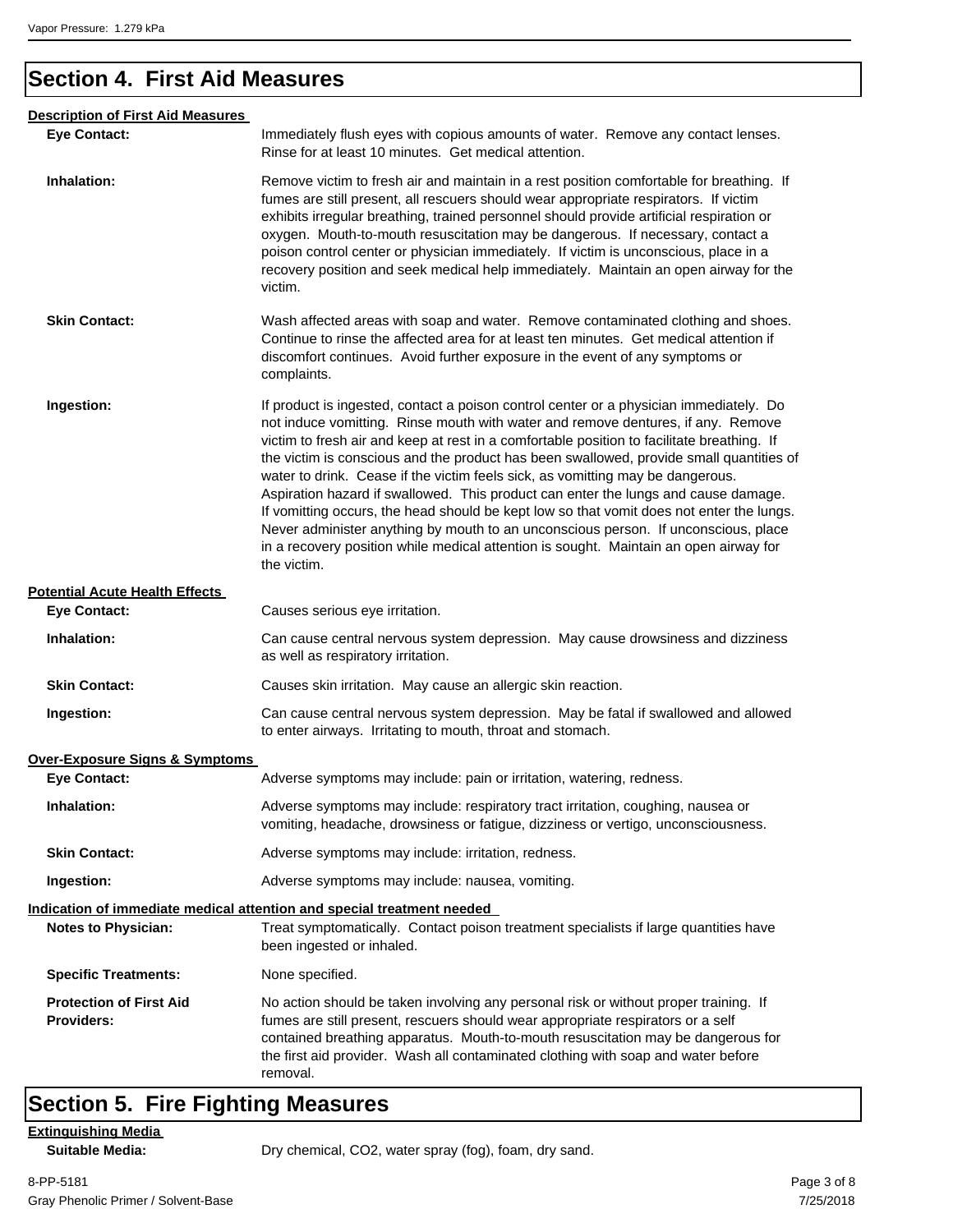| Unsuitable Media:                                 | Do not use water jet.                                                                                                                                                                                                                                                                                                                                                                                             |
|---------------------------------------------------|-------------------------------------------------------------------------------------------------------------------------------------------------------------------------------------------------------------------------------------------------------------------------------------------------------------------------------------------------------------------------------------------------------------------|
| <b>Specific Hazards:</b>                          | The material contains flammable liquid and vapor. Closed containers may explode<br>when exposed to extreme heat as a result of buildup of steam. Vapors may form<br>explosive mixtures with air. Vapors can travel to a source of ignition and flash back.<br>Keep containers tightly closed and isolate from heat, electrical equipment, sparks, and<br>open flames. No unusual fire or explosion hazards noted. |
| <b>Special Firefighting</b><br><b>Procedures:</b> | Water may be used to cool closed containers to prevent pressure buildup and possible<br>autoignition or explosion. Evacuate area and fight fire from safe distance. Containers<br>may explode when heated. Firefighters should wear appropriate protective equipment<br>and self-contained breathing apparatus with a full face-piece operated in positive<br>pressure mode.                                      |

## **Section 6. Accidental Release Measures**

| <b>Environmental Precautions:</b>                        | Avoid dispersal of spilled material and runoff from contacting soil, waterways, drains,<br>and sewers. Inform the relevant authorities if the product has caused environmental<br>pollution.                                                                                                                                                                                                                                                                                                                                                                                        |
|----------------------------------------------------------|-------------------------------------------------------------------------------------------------------------------------------------------------------------------------------------------------------------------------------------------------------------------------------------------------------------------------------------------------------------------------------------------------------------------------------------------------------------------------------------------------------------------------------------------------------------------------------------|
| Steps to be Taken if Material<br>is Released or Spilled: | Contain spilled liquid with sand or earth. Do not use combustible materials such as<br>sawdust. Eliminate all ignition sources and use explosion-proof equipment. Place<br>material in a container and dispose of according to local, regional, state, and federal<br>regulations. Ventilate area and remove product with inert absorbent and non-sparking<br>tools. Do not incinerate closed containers.                                                                                                                                                                           |
| <b>Small Spills:</b>                                     | Stop leak if doing so can be done without risk. Remove containers from spill area.<br>Use non-sparking tools. Dilute with water and mop up if water-soluble. If not<br>water-soluble, absorb with inert dry material and place in appropriate waste container.<br>Dispose of via a licensed waste disposal contractor.                                                                                                                                                                                                                                                              |
| Large Spills:                                            | Stop leak if doing so can be done without risk. Remove containers from spill area.<br>Use non-sparking tools. Approach the release from upwind. Prevent entry into<br>sewers, waterways, basements, or confined areas. Wash spillages into an effluent<br>treatment plant or proceed as follows: contain and collect spillage with inert absorbent<br>materials and place in a container for disposal according to local regulations. Dispose<br>of via a licensed waste disposal contractor. See Section 1 for emergency contact<br>information and Section 13 for waste disposal. |

## **Section 7. Handling and Storage**

| Handling: | Wash thoroughly after handling. Eating, drinking, and smoking should be prohibited in<br>areas where this material is handled, stored, and processed. Wash hands and face<br>before eating or drinking. Remove contaminated clothing and launder before reuse.<br>Use only with adequate ventilation. Follow all SDS and label precautions even after<br>container is emptied, as it may retain product residues. Avoid breathing fumes, vapors,<br>or mist. Avoid contact with eyes, skin, and clothing. |
|-----------|-----------------------------------------------------------------------------------------------------------------------------------------------------------------------------------------------------------------------------------------------------------------------------------------------------------------------------------------------------------------------------------------------------------------------------------------------------------------------------------------------------------|
| Storage:  | Store in a dry, cool, well ventilated place. Keep container tightly closed while not in<br>use. Isolate from heat, electrical equipment, sparks, and open flame. Do not store<br>above 120 degrees Fahrenheit. Store large quantities in buildings designed and<br>protected for storage of NFPA Class II combustible liquids. Protect from heat,<br>moisture, and foreign materials.                                                                                                                     |

## **Section 8. Exposure Controls/Personal Protection**

| Chemical Name / CAS No<br>Calcium Carbonate<br>1317-65-3<br>30 to 40% | <b>OSHA Exposure Limits</b><br>$15 \text{ mg/m}$ | <b>ACGIH Exposure Limits</b><br>$10 \text{ mg/m}$ | <b>Other Exposure Limits</b> |
|-----------------------------------------------------------------------|--------------------------------------------------|---------------------------------------------------|------------------------------|
| <b>Titanium Dioxide</b><br>13463-67-7<br>5 to 10%                     | $5 \text{ mg/m}$ 3                               | 10 mg/m $3$                                       |                              |
| Xylene<br>1330-20-7<br>8-PP-5181                                      | $100$ ppm                                        | $100$ ppm                                         | Page 4 of 8                  |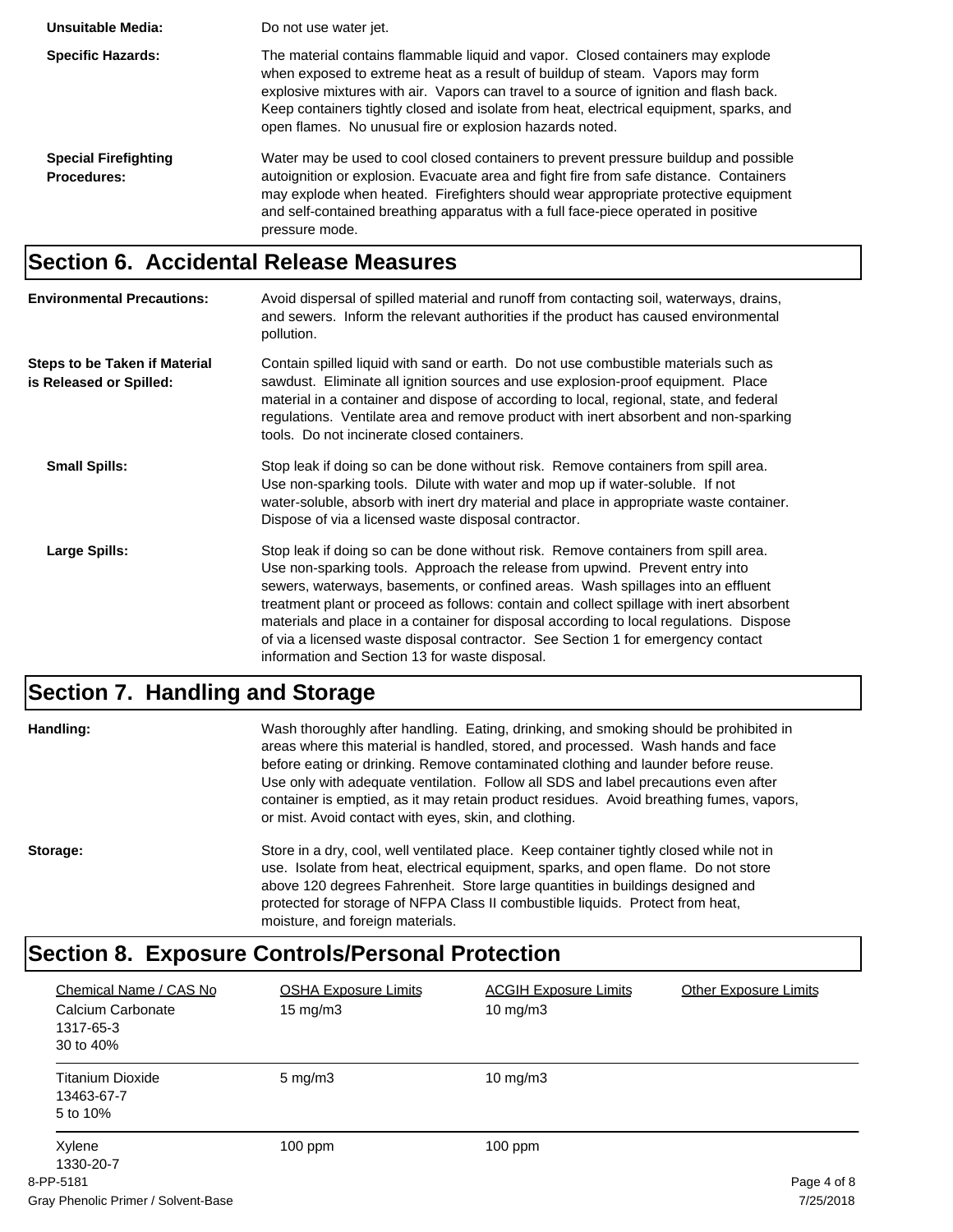Vapor Pressure: 1.06 kPa

| Acetone<br>67-64-1<br>5 to 10%<br>Vapor Pressure: 30.796 kPA                   | 1,000 ppm                                     | 500 ppm                                                                                                                                                                                                                                                                                                                                                                                                                                                                                                                                                                                                                                                                                                                                                                                       |  |
|--------------------------------------------------------------------------------|-----------------------------------------------|-----------------------------------------------------------------------------------------------------------------------------------------------------------------------------------------------------------------------------------------------------------------------------------------------------------------------------------------------------------------------------------------------------------------------------------------------------------------------------------------------------------------------------------------------------------------------------------------------------------------------------------------------------------------------------------------------------------------------------------------------------------------------------------------------|--|
| Methyl Propyl Ketone<br>107-87-9<br>1 to 5%<br>Vapor Pressure: 4.71 kPa        | 200 ppm                                       | 150 ppm                                                                                                                                                                                                                                                                                                                                                                                                                                                                                                                                                                                                                                                                                                                                                                                       |  |
| Zinc Phosphate<br>7779-90-0<br>1 to 5%                                         | 10 mg/m3                                      | 10 mg/m3                                                                                                                                                                                                                                                                                                                                                                                                                                                                                                                                                                                                                                                                                                                                                                                      |  |
| Butyl Acetate - Normal<br>123-86-4<br>1 to 5%<br>Vapor Pressure: 8 hPa         | 150 ppm                                       | 150 ppm                                                                                                                                                                                                                                                                                                                                                                                                                                                                                                                                                                                                                                                                                                                                                                                       |  |
| Methyl Amyl Ketone<br>110-43-0<br>1 to 5%<br>Vapor Pressure: .21 kPa           | 100 ppm                                       | 50 ppm                                                                                                                                                                                                                                                                                                                                                                                                                                                                                                                                                                                                                                                                                                                                                                                        |  |
| <b>Ethyl Benzene</b><br>$100 - 41 - 4$<br>1 to 5%<br>Vapor Pressure: 1.279 kPa | 100 ppm                                       | $100$ ppm                                                                                                                                                                                                                                                                                                                                                                                                                                                                                                                                                                                                                                                                                                                                                                                     |  |
| <b>Engineering Controls:</b>                                                   |                                               | Use process enclosures, local exhaust ventilation, or other engineering controls to<br>keep worker exposure to airborne contaminants below any recommended or statutory<br>limits. The engineering controls also need to keep gas, vapor, or dust concentrations<br>below any lower explosive limits. Use explosion-proof ventilation equipment.                                                                                                                                                                                                                                                                                                                                                                                                                                              |  |
| <b>Environmental Controls:</b>                                                 |                                               | Emissions from ventilation or work process equipment should be checked to ensure<br>they comply with the requirements of environmental protection legislation. In some<br>cases, fume scrubbers, filters, and other engineering modifications to the process<br>equipment may be required to reduce emissions to acceptable levels.                                                                                                                                                                                                                                                                                                                                                                                                                                                           |  |
| <b>Respiratory Protection:</b>                                                 | adequate protection.                          | Use a properly fitted, air-purifying or air-fed respirator complying with an approved<br>standard if a risk assessment indicates this is necessary. Respiratory protection<br>programs that meet OSHA 1910.134 and ANSI Z88.2 requirements must be followed<br>when workplace conditions warrant a respirator's use. A NIOSH/MSHA approved<br>respirator with an organic vapor cartridge may be permissible under circumstances<br>where airborne concentrations are expected to exceed exposure limits. Protection<br>provided by air purifying respirators is limited. Use a positive pressure, air supplied<br>respirator if there is any potential for an uncontrolled release, exposure levels are not<br>known, or in any circumstances where air purifying respirators may not provide |  |
| <b>Skin Protection:</b>                                                        | used.                                         | Use impervious, chemical resistant gloves to prevent prolonged skin contact and<br>absorption of material through the skin. Nitrile or neoprene gloves may afford<br>adequate protection. Personal protective equipment for the body should be selected<br>based on the task being performed and the risks involved, and should be approved by<br>a specialist before handling this product. Where there is a risk of ignition from static<br>electricity, wear anti-static protective clothing. For best protection, the clothing should<br>include anti-static boots, gloves, and overalls. Appropriate footwear should always be                                                                                                                                                           |  |
| <b>Eye Protection:</b>                                                         | times to protect against splashes of liquids. | Safety eyewear, such as splash goggles or a full face shield, should be worn at all                                                                                                                                                                                                                                                                                                                                                                                                                                                                                                                                                                                                                                                                                                           |  |
| <b>Hygienic Measures:</b>                                                      |                                               | Wash thoroughly with soap and water before eating, drinking, or smoking. Remove<br>contaminated clothing immediately and launder before reuse.                                                                                                                                                                                                                                                                                                                                                                                                                                                                                                                                                                                                                                                |  |
| 8-PP-5181                                                                      |                                               | Page 5 of 8                                                                                                                                                                                                                                                                                                                                                                                                                                                                                                                                                                                                                                                                                                                                                                                   |  |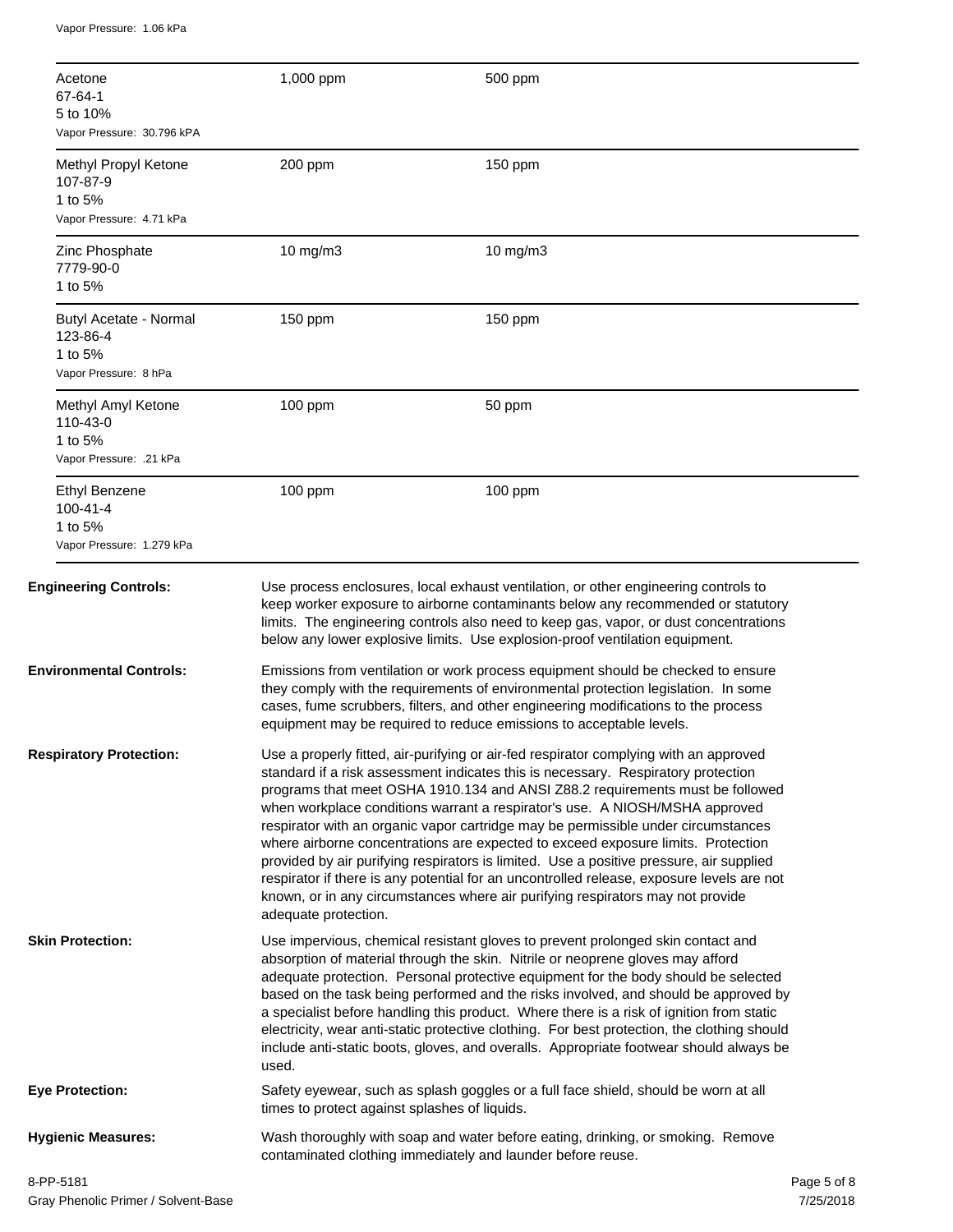## **Section 9. Physical and Chemical Properties**

| ◢                                          |                   |
|--------------------------------------------|-------------------|
| <b>Physical State:</b>                     | Liquid            |
| Odor:                                      | Solvent odor      |
|                                            |                   |
| Vapor Density                              | Heavier than air  |
| Vapor Density                              | 3.14              |
| Vapor Pressure                             | 11 mmHg           |
| Evaporation Rate                           | Slower than ether |
| Boiling Range                              | 56 to 137 C       |
| Specific Gravity (SG)                      | 1.512             |
| Material VOC (Lb / Gal)                    | 2.05              |
| Material VOC $(g / L)$                     | 245.39            |
| Coating VOC (Lb/Gal)                       | 2.28              |
| Coating VOC (g/L)                          | 273.69            |
| Flash Point:                               | 32 C (90 F)       |
| Autoignition:                              | Will not occur    |
| LEL:                                       | 1.0 $%$           |
| UEL:                                       | 12.8%             |
| Partition Coefficient,<br>n-octanol/water: | Not available     |
| Auto-ignition temperature                  | Not available     |
|                                            |                   |

## **Section 10. Stability and Reactivity**

| <b>Conditions to Avoid:</b>      | Avoid temperatures above 120 degrees Fahrenheit. Avoid all possible sources of<br>ignition. Do not pressurize, cut, weld, braze, drill, or expose containers to heat. Do not<br>allow vapor to accumulate in low or confined areas. Avoid contact with strong acid and<br>strong bases. |
|----------------------------------|-----------------------------------------------------------------------------------------------------------------------------------------------------------------------------------------------------------------------------------------------------------------------------------------|
| Incompatibility:                 | Incompatible with strong oxidizing agents.                                                                                                                                                                                                                                              |
| <b>Hazardous Decomposition:</b>  | By open flame, carbon monoxide and carbon dioxide. When heated to decomposition,<br>product emits acrid smoke and irritating fumes. Contains solvents which may form<br>carbon monoxide, carbon dioxide, and formaldehyde.                                                              |
| <b>Hazardous Polymerization:</b> | Will not occur under normal conditions.                                                                                                                                                                                                                                                 |
| Stability:                       | The product is stable.                                                                                                                                                                                                                                                                  |

## **Section 11. Toxicological Information**

| <b>Effects of Over-Exposure</b> |                                                                                                                                                                                                                                                                                                                                                                                                                                                                                                                                                                                            |
|---------------------------------|--------------------------------------------------------------------------------------------------------------------------------------------------------------------------------------------------------------------------------------------------------------------------------------------------------------------------------------------------------------------------------------------------------------------------------------------------------------------------------------------------------------------------------------------------------------------------------------------|
| <b>Eye Contact:</b>             | Causes serious eye irritation.                                                                                                                                                                                                                                                                                                                                                                                                                                                                                                                                                             |
| <b>Skin Contact:</b>            | Prolonged or repeated skin contact may cause irritation. Allergic reactions are<br>possible.                                                                                                                                                                                                                                                                                                                                                                                                                                                                                               |
| Inhalation:                     | Harmful if inhaled. High gas, vapor, mist, or dust concentrations may be harmful if<br>inhaled. Avoid breathing fumes, spray, vapors, or mist. May cause headaches and<br>dizziness. High vapor concentrations are irritating to the eyes, nose, throat, and lungs.<br>Prolonged or excessive inhalation may cause respiratory tract irritation.                                                                                                                                                                                                                                           |
| Ingestion:                      | Harmful or fatal if swallowed. Aspiration hazard if swallowed; can enter lungs and<br>cause damage.                                                                                                                                                                                                                                                                                                                                                                                                                                                                                        |
| <b>Chronic Hazards:</b>         | High concentrations may lead to central nervous system effects (drowsiness,<br>dizziness, nausea, headaches, paralysis, burred vision) and damage. Reports have<br>associated repeated and prolonged occupational overexposure to solvents with<br>permanent brain and nervous system damage. Contains carbon black pigment.<br>Chronic inflammation, lung fibrosis, and lung tumors have been observed in<br>experimental tests involving rats exposed to excessive concentrations of carbon black<br>and several insoluble dust particles for long periods of time. Tumors have not been |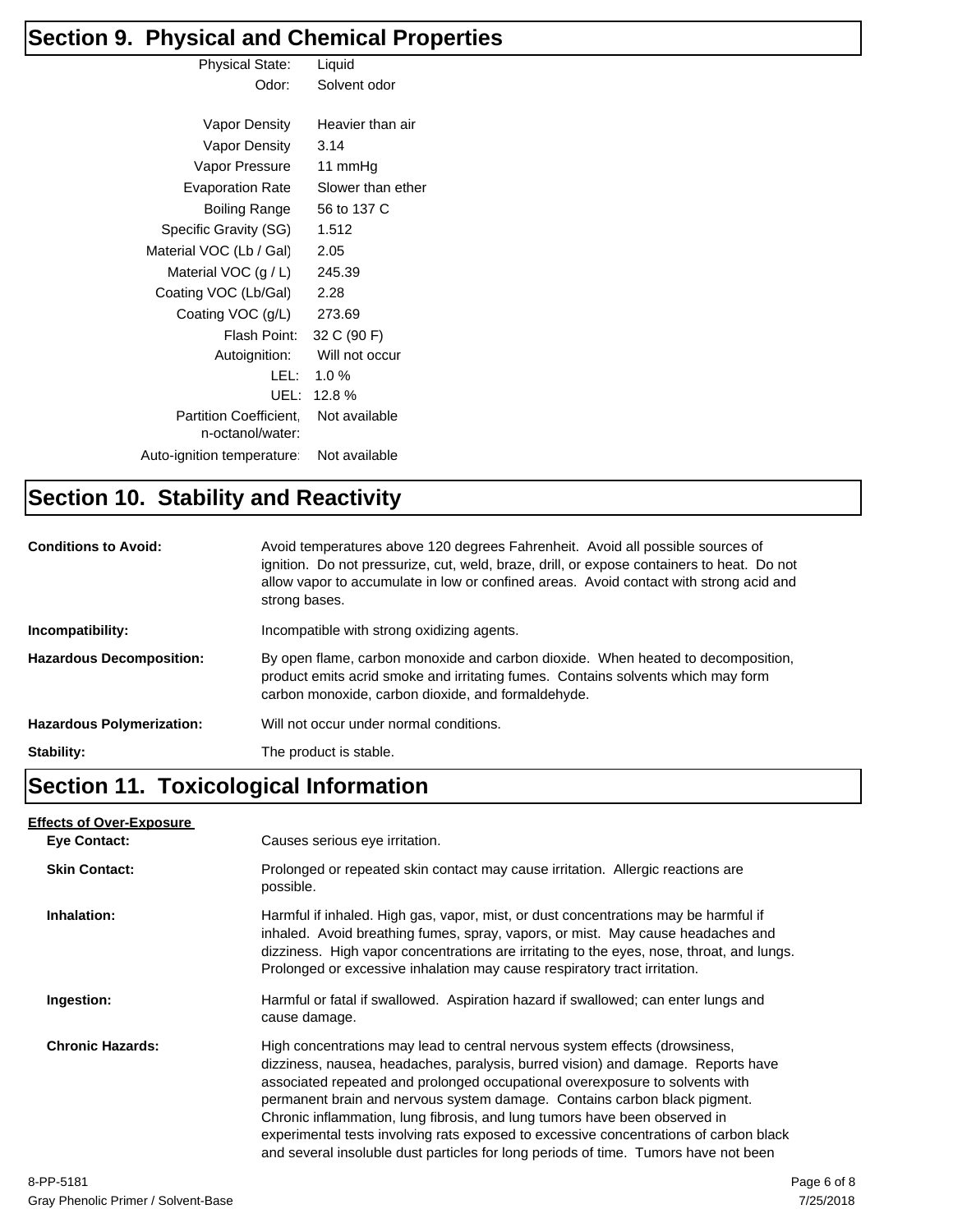|                                 | observed in other species under similar circumstances. Epidemiological studies of<br>North American workers show no evidence of clinically significant negative health<br>effects from occupational exposure to carbon black. Carbon black is listed as a Group<br>2B - Possibly Carcinogenic to Humans, by IARC and is proposed to be listed as A4 -<br>Not Classified as a Human Carcinogen by the American Conference of Governmental<br>Industrial Hygienists. Significant exposure is unlikely during typical application of this<br>product by roller or brush. Risk of overexposure depends on the duration and level of<br>exposure to dust from such processes as repeated sanding of dried surfaces, or<br>inhalation of spray mist, and the actual concentration of carbon black in the product<br>formula. |
|---------------------------------|------------------------------------------------------------------------------------------------------------------------------------------------------------------------------------------------------------------------------------------------------------------------------------------------------------------------------------------------------------------------------------------------------------------------------------------------------------------------------------------------------------------------------------------------------------------------------------------------------------------------------------------------------------------------------------------------------------------------------------------------------------------------------------------------------------------------|
| <b>Primary Routes of Entry:</b> | Product contains titanium dioxide, which is listed as a Group 2B - Possibly<br>Carcinogenic to Humans by IARC. No significant exposure to titanium dioxide is<br>anticipated while using this product, in which titanium dioxide is bound to other<br>materials including resin and other pigments, during brush or rolling application.<br>Overexposure risks depend on duration and level of exposure to dust, such as from<br>repeated sanding of this product's dried film, or inhalation of spray mist, and the actual<br>concentration of titanium dioxide in the product formula. For additional information,<br>refer to IARC Monograph, Volume 93, 2010.<br>Eye contact, ingestion, inhalation, absorption through the skin, skin contact.                                                                    |
| <b>Acute Toxicity Values:</b>   | Acute effects of this product have not been tested. Available data on individual<br>components, if any, will be listed below.                                                                                                                                                                                                                                                                                                                                                                                                                                                                                                                                                                                                                                                                                          |

#### **Section 12. Ecological Information**

**Ecological Information:** Product is a mixture of listed components.

#### **Section 13. Disposal Information**

**Disposal Considerations:** The generation of waste should be avoided or minimized wherever possible. Disposal of this product, solutions, and any by-products should at all times comply with relevant environmental protection regulations and waste disposal regulations, in addition to any local or regional restrictions which may be in effect. Surplus and non-recyclable products should be disposed of via a licensed waste disposal contractor. Waste should not be disposed of untreated to the sewer unless fully compliant with the requirements of all authorities with jurisdiction. Waste packaging should be recycled whenever possible. Incineration or landfill should only be considered when recycling is not feasible. Take care when handling empty containers as they may retain some residual product. Vapor from residue may create a flammable or explosive atmosphere within the used container. Do not expose empty containers to heat or sparks, and do not weld, cut, or grind used containers unless they have been thoroughly cleaned. Avoid contact of spilled material with soil, waterways, drains, and sewer systems.

### **Section 14. Transport Information**

| Domestic (US DOT) | <b>International (IMDG)</b> | Air (IATA) | Canada (TDG) |
|-------------------|-----------------------------|------------|--------------|
| 1263              | 1263                        | 1263       | 1263         |
| Paint             | Paint                       | Paint      | Paint        |
| 3                 | 3                           | 3          | 3            |
| Ш                 | Ш                           |            | Ш            |
| Yes               | Yes                         | Yes        | Yes          |
|                   |                             |            |              |

**Special Considerations:** The presence of a shipping description for a particular mode of transport does not indicate that the product is packaged suitably for that mode of transport. All packaging should be reviewed for suitability prior to shipment, so that compliance with applicable regulations can be ensured. Compliance with all applicable regulations is the sole